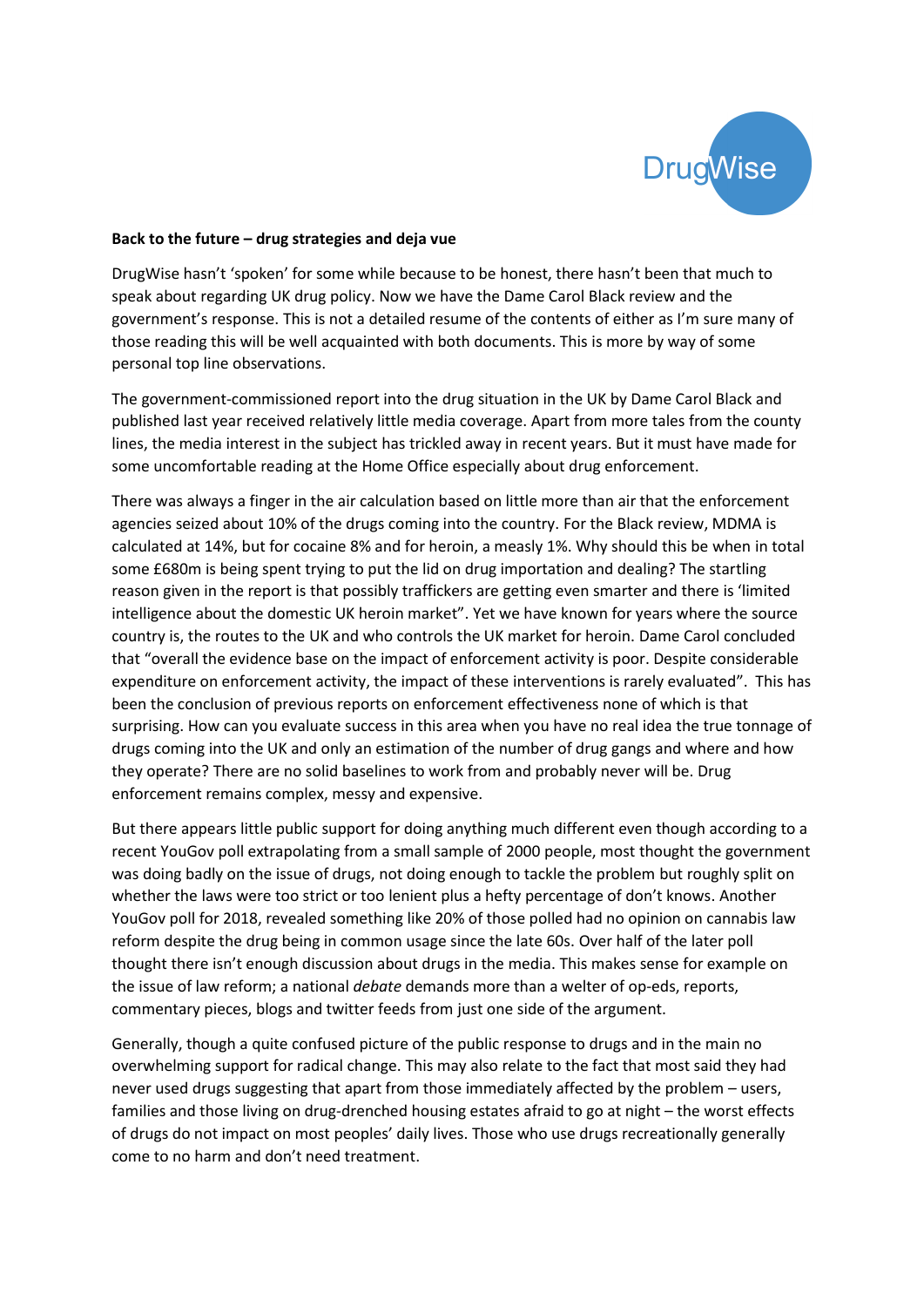## <https://yougov.co.uk/topics/lifestyle/articles-reports/2022/01/24/yougov-big-survey-drugs>

When Sadiq Khan proposed that the police in three London boroughs stop arresting those in possession of cannabis, the moral froth flew. You would think police otherwise were being tough on drugs. But leaving aside squeezed police budgets, the police in the main have not prioritised simple drug possession over other crimes for decades. Every so often a Metropolitan Commissioner will make the headlines about 'cracking down on middle class cocaine users' but such pronouncements have no more on-the-ground reality than the idea that recreational drug users are likely *en masse* to lose driving licenses or passports.

The government response press release to the Black review mentioned this right at the bottom. No doubt as intended, it went right to the top of the news story accompanied by a photo of the PM in a police hat. To be honest though the assertion in the Black review that it's time to deal with recreational drug use was in my view, the least achievable recommendation of an otherwise well thought out evidenced-based review.

As far as I know, there is no evidence of a national prevention strategy from any country that has made a sustainable dent in the prevalence of the use of drugs like cocaine, cannabis or MDMA. The report cites evidence from the Covid pandemic proving people can be encouraged to change behaviour. But the public response to Covid addressed an immediate threat to personal health and loved ones from a life-threatening virus rampaging through the community. Similarly, the use of condoms by gay men when HIV took hold in the 1980s is another example of a community acting swiftly to preserve the health of self and others in the face of an incurable and frightening disease. Back in the early 2000s, the Vice-President of Colombia made two trips to the UK and the rest of Europe under the guilt-tripping slogan, 'A line of coke in Europe is a bullet in Bogota'. Since when cocaine imports, purities and use have risen sharply.

It is true that drugs do go in and out of fashion, but that is everything to do with wider social and cultural forces (like rave) and the response of the drug market to supply the accompanying drugs than anything to do with government policies.

What received far less attention in a wide-ranging ten-year strategy – From Harm to Hope - was the commitment to invest in the treatment system – at last. Dame Carol's stunning indictment of the treatment system in England and Wales was that it was 'not fit for purpose'. This has become something of a cliché when describing a failing public service, but nonetheless true for all that.

The huge investment in treatment under Tony Blair to break the link between drugs and crime may not have resulted in the perfect system – misguided targets, overbearing bureaucracy and micromanagement to name but three. But for all its faults, waiting times to get into treatment were slashed, budgets were ring-fenced to protect money spent on unpopular people and many thousands were helped to move on in their lives however they personally defined improvement.

And then there was the perfect storm of austerity and the Recovery Agenda. I make the distinction between Recovery and recovery. There should be no argument that everything should be done to help people break the chaos and misery of a life out on the streets dominated by heroin and crack. And those pathways will be different for different people – from a maintenance script through to abstinence-based residential rehab and beyond to community peer-led initiatives, social enterprises and self-help groups.

However, the incoming Conservative government adopted a moral agenda based on 'Full Recovery' with a doomed Payment by Results scheme aiming to turn off the methadone tap until disabused by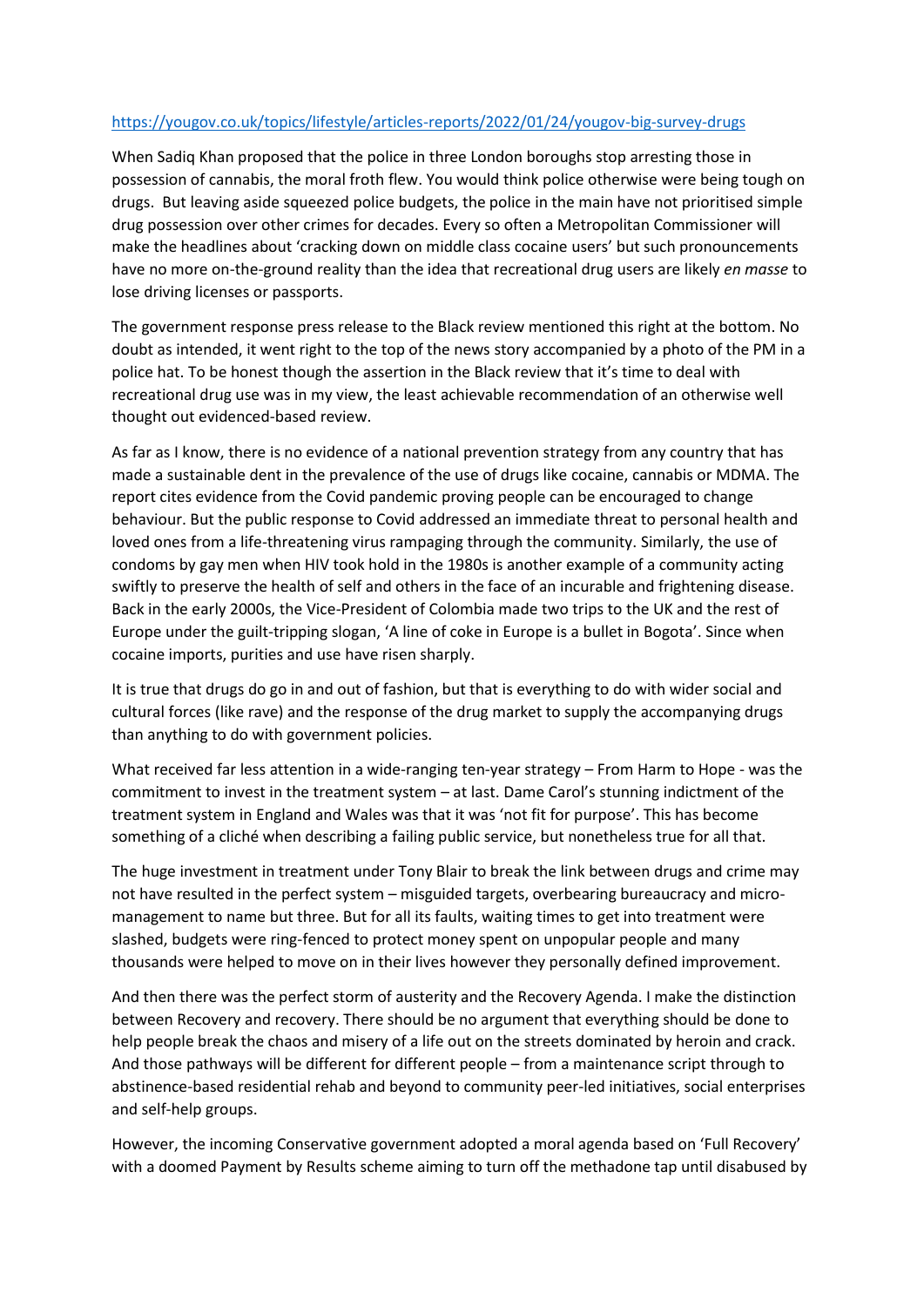civil servants and the treatment experts on the ACMD. Ironically, the calls for investment in abstinence-based residential rehab fell on deaf ears because it was deemed too expensive with a sketchy evidence-base.

Since then, the pooled treatment budget has gone, ring-fencing has gone, local authorities left to pick up the tab with much reduced central funding and expected to use the local business rates to make up the short fall. Except that the poorest areas with the most need for services also offered up the lowest amount of rate payments.

The quality of commissioning standards has varied enormously. There are experienced commissioners who know the sector and are highly supportive of the agencies and the challenges they face. Others have no experience of the sector, have little appreciation of the problems faced by either agencies or the people they care for. When issues arise with a contract, they go for retendering rather than trying to sort them out. For years now with budgets strangled everywhere, commissioners have been expecting more for less. Only the larger agencies have had the capacity to put in bids of Proustian dimensions while smaller agencies went under or were taken over.

Understandably agencies tended to circle the wagons (and sometime shoot inwards) trying to capture the services in one location having lost them in another. Some senior treatment managers I have spoken to hold up their hands and admit that maybe the sector could have demonstrated some better collective strategic leadership rather than engage in the race to the bottom. However, to their credit some agencies have refused to tender for services because they knew it would be impossible to offer anything resembling a decent service for the money on offer.

In line with the health and social care sector, recruitment has been very difficult while caseloads have soared. Agencies have naturally focused on those they regard as the most vulnerable, in need of a prescription which, for example meant other services like outreach have suffered. Alongside the continuing narrative about an aging cohort, the lack of comprehensive outreach services, trying to help people where they are, may have contributed to the rise in drug-related deaths among those not in treatment.

Even within services, the amount of time a key worker, juggling a caseload of 70 or 80 clients, can give to any one person is going to be very limited. Around half of those potentially who could benefit from services are not in treatment. It is difficult not to conclude that many people don't think it is worth coming forward for treatment and for many who are, a quick chat once a fortnight, probably doesn't cut it. Bad news travels fast.

Not surprisingly the service worst affected in recent years is residential rehab. Phoenix Futures have produced a report demonstrating how it is virtually impossible to get a rehab place these days unless you can pay for it. Some rehabs have advertised success rates which didn't stand up to much scrutiny, but I have been to enough graduation ceremonies to know how much these services are valued.

"Currently fewer than 2,000 of the approx. 270,000 people in treatment for substance use in England have been able to access residential treatment. That is 0.8% of the treatment system. In 2010/11 more than 4,000 of the 200,000 people in treatment for substance use in England were able to access residential treatment, 2% of the treatment system"

[https://www.phoenix-futures.org.uk/about-phoenix-futures/spotlight-on-recovery/making-rehab](https://www.phoenix-futures.org.uk/about-phoenix-futures/spotlight-on-recovery/making-rehab-work/)[work/](https://www.phoenix-futures.org.uk/about-phoenix-futures/spotlight-on-recovery/making-rehab-work/)